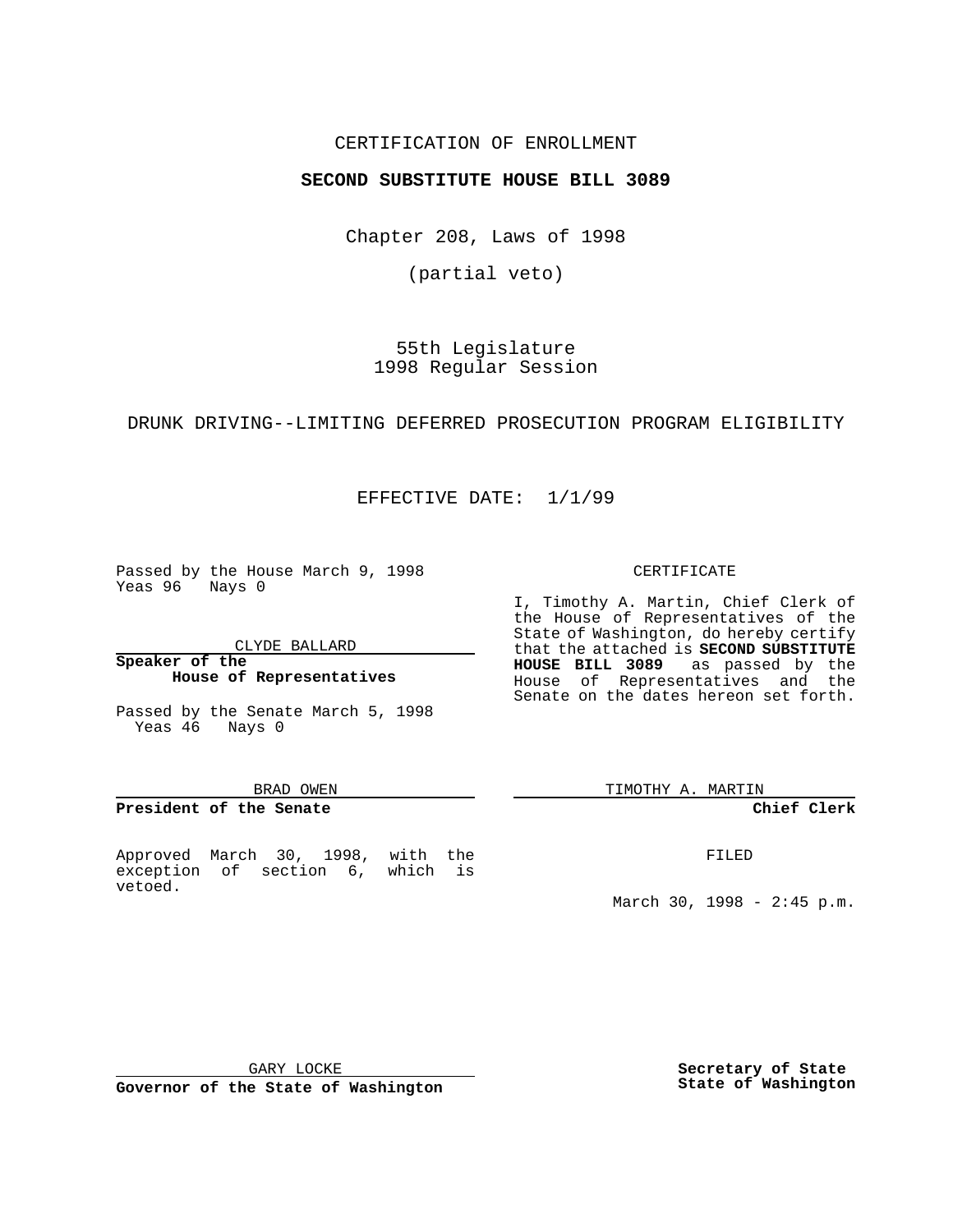# **SECOND SUBSTITUTE HOUSE BILL 3089** \_\_\_\_\_\_\_\_\_\_\_\_\_\_\_\_\_\_\_\_\_\_\_\_\_\_\_\_\_\_\_\_\_\_\_\_\_\_\_\_\_\_\_\_\_\_\_

\_\_\_\_\_\_\_\_\_\_\_\_\_\_\_\_\_\_\_\_\_\_\_\_\_\_\_\_\_\_\_\_\_\_\_\_\_\_\_\_\_\_\_\_\_\_\_

## AS AMENDED BY THE SENATE

Passed Legislature - 1998 Regular Session

**State of Washington 55th Legislature 1998 Regular Session By** House Committee on Appropriations (originally sponsored by Representatives McDonald, Sheahan, Kessler, Bush, Robertson and Boldt) Read first time 02/07/98. Referred to Committee on .

 AN ACT Relating to drunk driving; amending RCW 10.05.010, 10.05.100, 10.05.120, and 10.05.160; creating new sections; and providing an effective date.

BE IT ENACTED BY THE LEGISLATURE OF THE STATE OF WASHINGTON:

 **Sec. 1.** RCW 10.05.010 and 1985 c 352 s 4 are each amended to read as follows:

 In a court of limited jurisdiction a person charged with a misdemeanor or gross misdemeanor may petition the court to be considered for a deferred prosecution program. The petition shall be filed with the court at least seven days before the date set for trial but, upon a written motion and affidavit establishing good cause for the delay and failure to comply with this section, the court may waive this requirement subject to the defendant's reimbursement to the court of the witness fees and expenses due for subpoenaed witnesses who have appeared on the date set for trial.

 A person charged with a traffic infraction, misdemeanor, or gross misdemeanor under Title 46 RCW shall not be eligible for a deferred prosecution program unless the court makes specific findings pursuant to RCW 10.05.020. Such person shall not be eligible for a deferred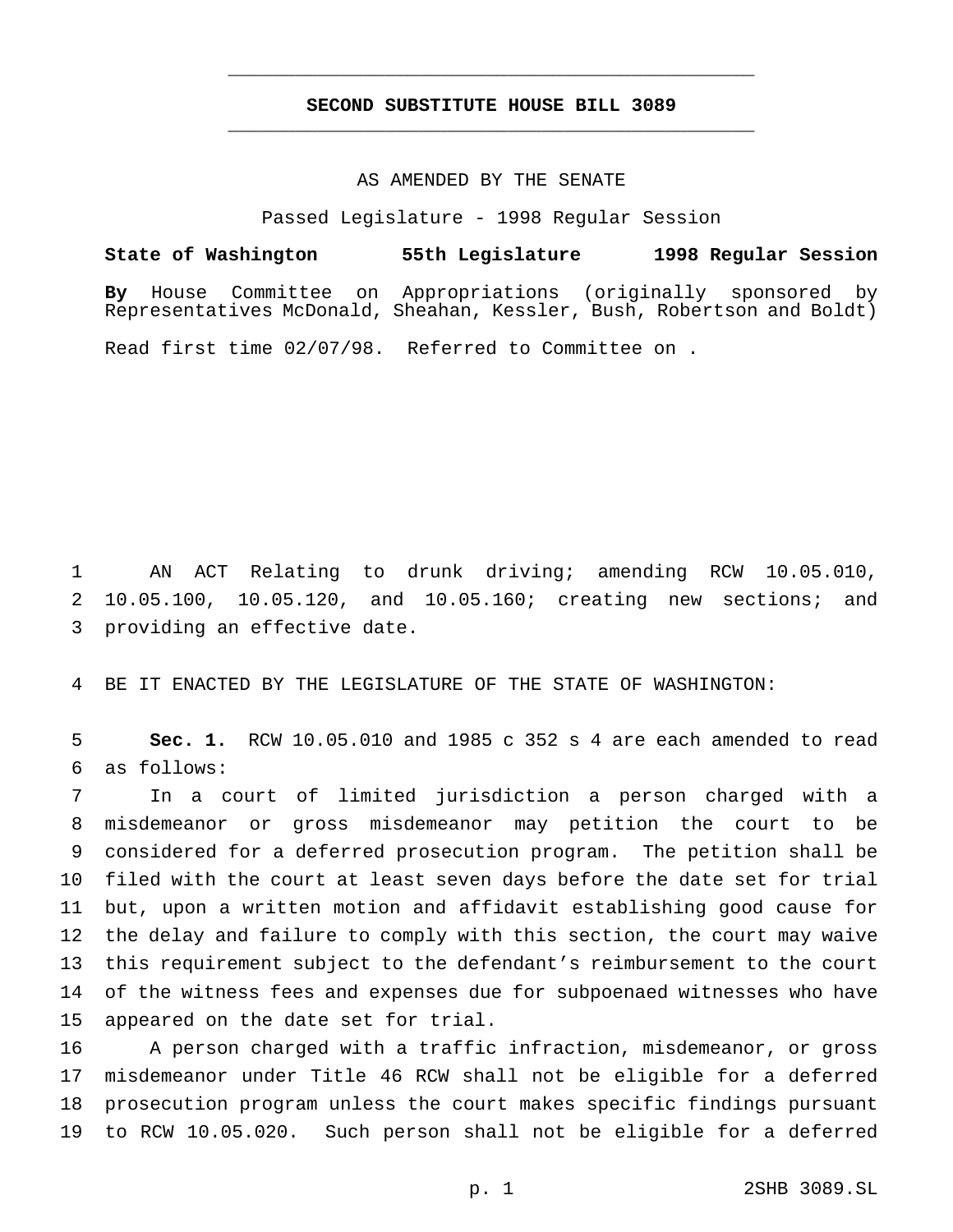1 prosecution program more than once ((in any five-year period)). Separate offenses committed more than seven days apart may not be consolidated in a single program.

 **Sec. 2.** RCW 10.05.100 and 1985 c 352 s 13 are each amended to read as follows:

 If a petitioner is subsequently convicted of a similar offense 7 ((while)) that was committed while the petitioner was in a deferred prosecution program, upon notice the court shall remove the petitioner's docket from the deferred prosecution file and the court shall enter judgment pursuant to RCW 10.05.020.

 **Sec. 3.** RCW 10.05.120 and 1994 c 275 s 19 are each amended to read as follows:

13 ((Upon)) Three years after receiving proof of successful completion 14 of the two-year treatment program, but not before five years following 15 entry of the order of deferred prosecution, the court shall dismiss the charges pending against the petitioner.

 **Sec. 4.** RCW 10.05.160 and 1985 c 352 s 18 are each amended to read as follows:

 The prosecutor may appeal an order granting deferred prosecution on any or all of the following grounds:

 (1) Prior deferred prosecution has been granted to the defendant 22 ((within five years));

 (2) Failure of the court to obtain proof of insurance or a treatment plan conforming to the requirements of this chapter;

 (3) Failure of the court to comply with the requirements of RCW 10.05.100;

 (4) Failure of the evaluation facility to provide the information required in RCW 10.05.040 and 10.05.050, if the defendant has been referred to the facility for treatment. If an appeal on such basis is successful, the trial court may consider the use of another treatment facility.

 NEW SECTION. **Sec. 5.** If specific funding for the purposes of this act, referencing this act by bill or chapter number, is not provided by June 30, 1998, in the omnibus appropriations act, this act is null and void.